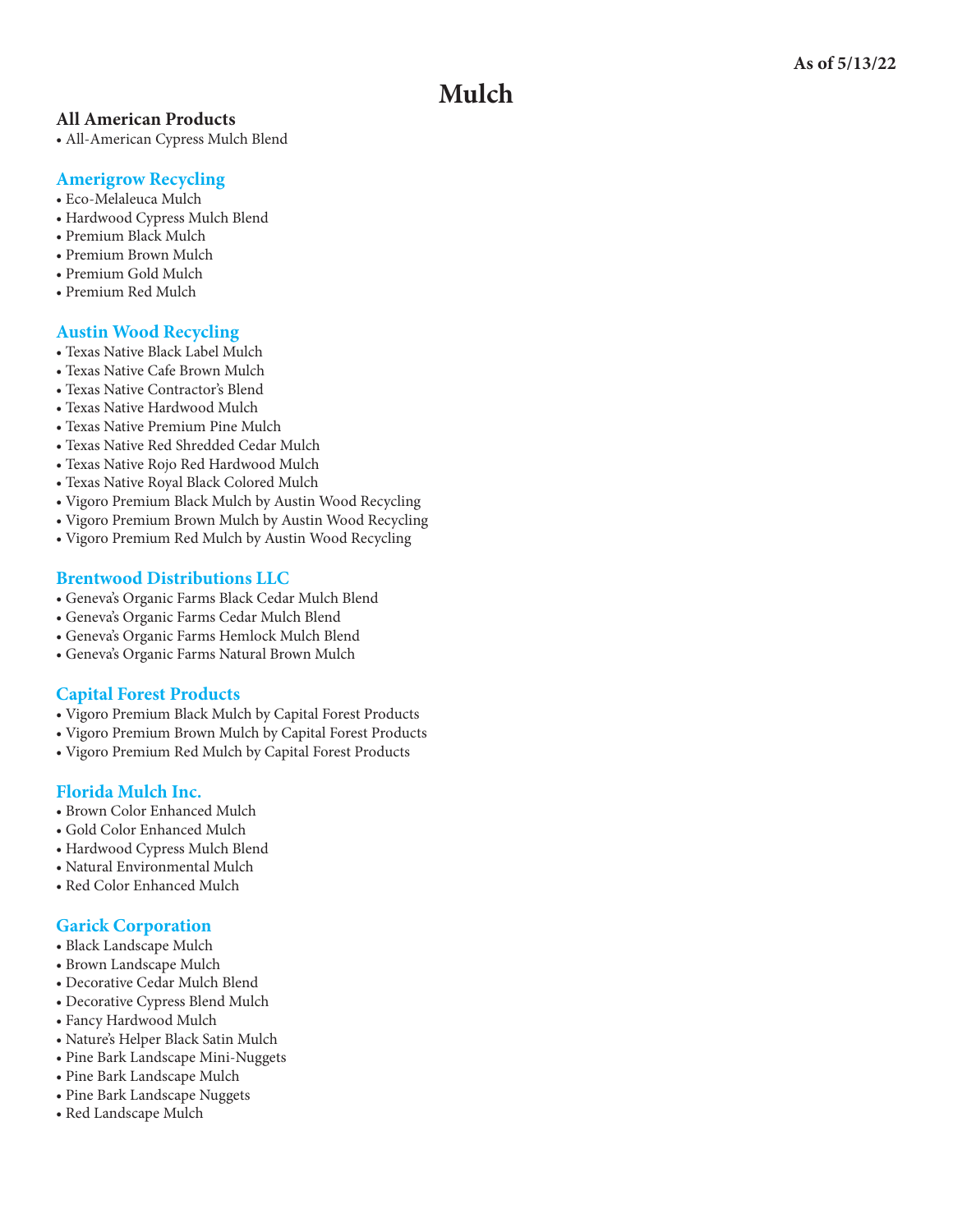#### **Garick Corporation (Continued)**

- Vigoro Premium Black Mulch by Garick Corporation
- Vigoro Premium Brown Mulch by Garick Corporation
- Vigoro Premium Red Mulch by Garick Corporation

#### **[Grant County Mulch](www.gcmulch.com)**

- Lumberjack Kiddie Mat
- Vigoro Premium Black Mulch by Grant County Mulch
- Vigoro Premium Brown Mulch by Grant County Mulch
- Vigoro Premium Red Mulch by Grant County Mulch

# **Great Gardens Soil**

- Hampton Estates 100% Organic Mulch
- Hampton Estates Antique Black Mulch

### **[Gro-Well Brands](http://www.gro-well.com/)**

- Vigoro Black Mulch by Gro-Well Brands
- Vigoro Brown Mulch by Gro-Well Brands
- Vigoro Red Mulch by Gro-Well Brands

# **[Homer Industries, LLC](www.homerindustries.com)**

- ColorScape Blend Black Mulch
- ColorScape Blend Brown Mulch
- ColorScape Blend Gold Mulch
- ColorScape Blend Red Mulch
- ColorScape Brown Mulch
- ColorScape Red Mulch
- Vigoro Premium Brown Mulch by Homer Industries
- Vigoro Premium Red Mulch by Homer Industries

#### **[Hyponex Corporation](http://www.scottsbrands.com)**

- COLORSTAY by Scotts Black Mulch
- COLORSTAY by Scotts Brown Mulch
- COLORSTAY by Scotts Red Mulch
- Florida Select Brown Eucalyptus Mulch
- Florida Select Natural Eucalyptus Mulch
- Florida Select Red Eucalyptus Mulch
- HYPONEX by Scotts Black Mulch
- HYPONEX by Scotts Brown Mulch
- HYPONEX by Scotts Red Mulch
- Nature's Garden Black Mulch
- Nature's Garden Brown Mulch
- Nature's Garden Red Mulch

# **[Kellogg Garden Products](http://www.kellogggarden.com)**

• Gardeners' Shredded Redwood

# **<Landscapers Pride>**

• Hardwood Mulch

#### **Maibec Industries**

- Cedar Mulch
- Horizon Black Cedar Mulch
- Nevada Brown Cedar Mulch
- Yucatan Red Cedar Mulch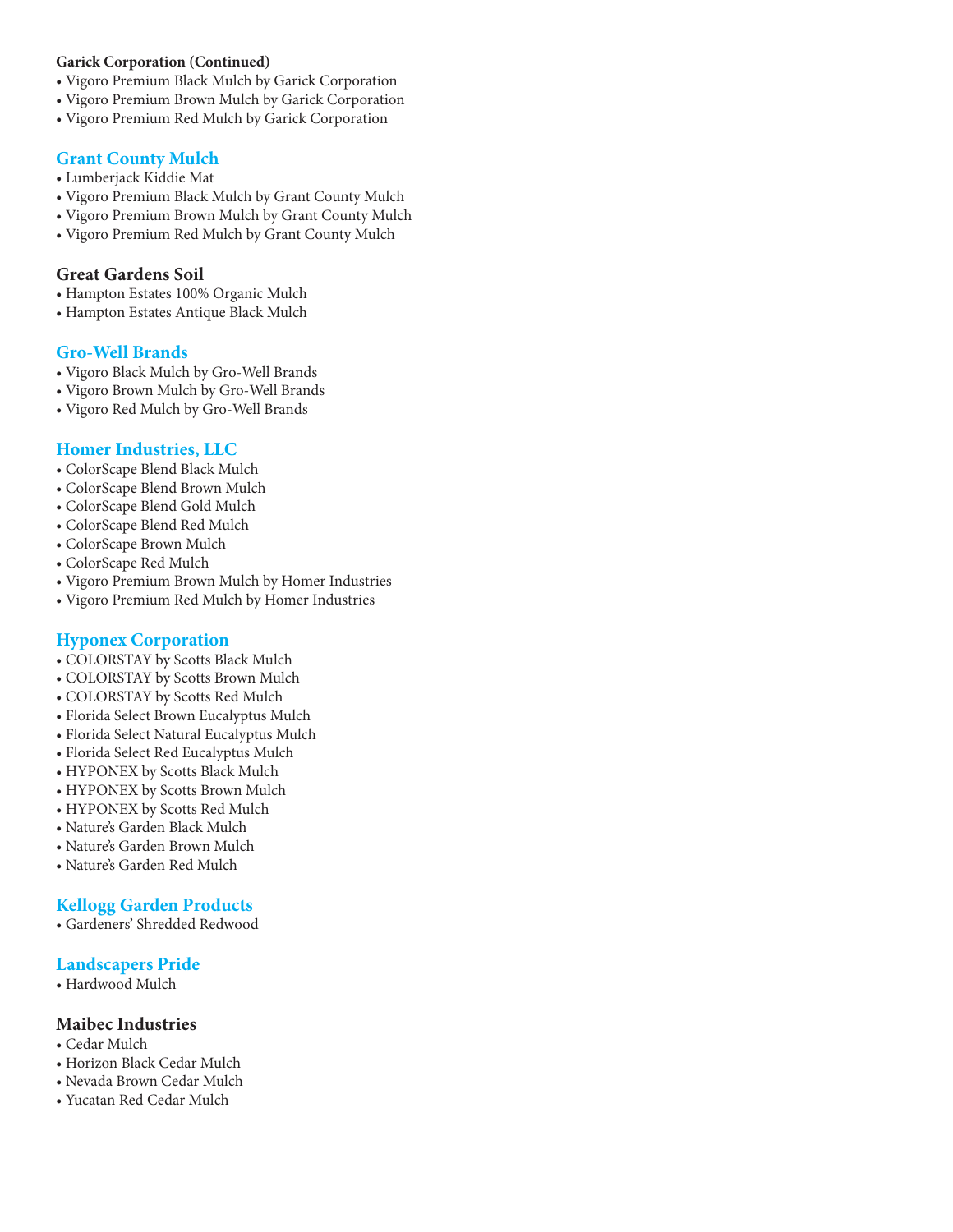# **Margo State Line**

- Black Mulch Margo State Line
- Professional Premium Brown Mulch
- Professional Premium Red Mulch
- Vigoro Premium Black Mulch by Margo State Line
- Vigoro Premium Brown Mulch by Margo State Line
- Vigoro Premium Red Mulch by Margo State Line

# **[Miracle-Gro Lawn Products, Inc.](http://www.miraclegro.com)**

• Miracle-Gro Garden Mulch

# **[Mountain West LLC](http://MWPLLC.com)**

- Vigoro Premium Black Mulch by Mountain West LLC
- Vigoro Premium Brown Mulch by Mountain West LLC
- Vigoro Premium Red Mulch by Mountain West LLC

# **[Ohio Mulch Supply, Inc.](http://www.ohiomulch.net)**

- 100% Pure Cypress 112E
- Decorative Landscape Ground Cover Natural Accent Hardwood Mulch Style 412
- Golden Trophy Premium Landscape Pine Bark Mulch Style 302
- Golden Trophy Premium Landscape Pine Bark Nuggets Style 332

# **[Oldcastle Lawn & Garden](http://www.oldcastleapg.com/patio_products.htm)**

- Chief Select Mahaska Mulch Premium Hardwood Bark Mulch
- Mahaska Mulch Premium Red Cedar Blend
- Mahaska Mulch Radiant Red Mulch
- Professional Mulch Cypress Blend
- Timberline Cedar Blend Mulch
- Timberline Eucalyptus Mulch
- Timberline Gold Mulch
- Timberline Hemlock Blend Mulch
- Timberline Pine Bark Mini-Nuggets
- Timberline Pine Bark Mulch
- Timberline Pine Bark Nuggets
- Timberline Shredded Hardwood Bark Mulch
- Vigoro Premium Black Mulch by Oldcastle Lawn & Garden
- Vigoro Premium Brown Mulch by Oldcastle Lawn & Garden
- Vigoro Premium Red Mulch by Oldcastle Lawn & Garden

# **[Permagreen Organics Co.](http://www.permagreenorganics.com)**

- Vigoro Premium Black Mulch by Permagreen Organics
- Vigoro Premium Brown Mulch by Permagreen Organics
- Vigoro Premium Red Mulch by Permagreen Organics

# **[Phillips Bark Processing Co.](http://www.phillipsbark.com/)**

- Gardenese Cypress Mulch Blend
- Gardenese Pine Bark Mulch
- Gardenese Pine Bark Nuggets
- Vigoro Premium Black Mulch by Phillips Bark Processing
- Vigoro Premium Brown Mulch by Phillips Bark Processing
- Vigoro Premium Red Mulch by Phillips Bark Processing

# **[Sims Bark Co.](http://www.phillipsbark.com/)**

- Vigoro Premium Black Mulch by Sims Bark Co.
- Vigoro Premium Brown Mulch by Sims Bark Co.
- Vigoro Premium Red Mulch by Sims Bark Co.